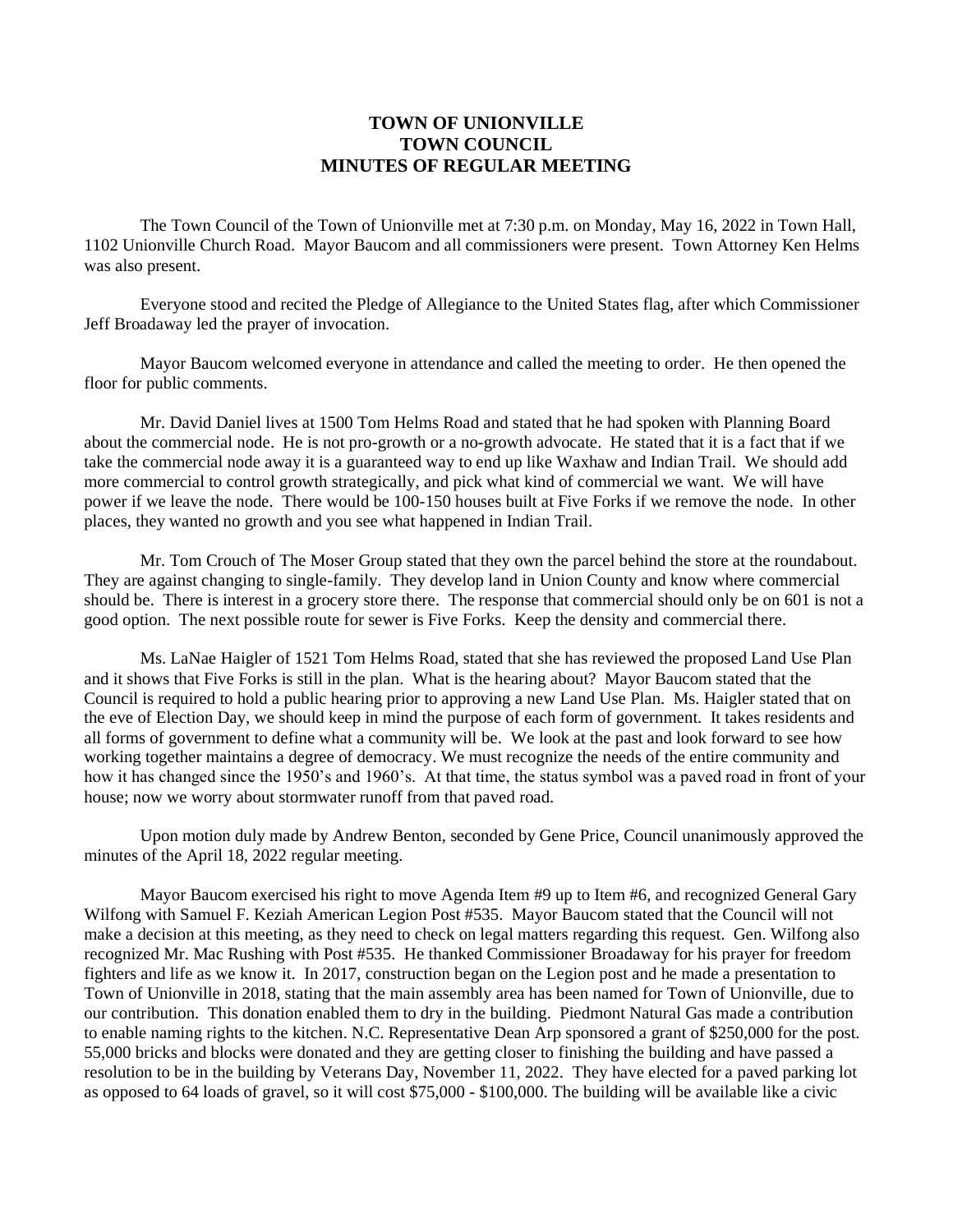center to be rented for functions and will seat 250 at tables or 350 in chairs in the 4,000-square foot assembly hall. They would appreciate any help the Town can give. Commissioner Simpson made inquiry as to whether \$150,000 will complete their building. General Wilfong confirmed that it will be mostly used for the paved parking lot, since they have received the \$250,000 grant from the state. Attorney Helms made inquiry as to the availability of a civic center. General Wilfong stated that the post will primarily be used by the Legion but will be available for rentals. Their bylaws specify no alcohol in the building, as required by the Keziah family, who donated the land. Mayor Baucom inquired as to the rental interest. General Wilfong stated that someone inquires weekly.

Mayor Baucom recognized Finance Officer Darrell Baucom who reviewed the Financial Report, a copy of which is appended to these minutes. He stated that the Balance Sheet reflects checking account and Certificate of Deposit balances. The funds from the ARP and Fire Department grant are segregated into separate columns. Revenue of \$107,000 will be transferred into the general fund, as the Council voted last month for revenue replacement for ARP funds. The fire department has not spent any of its grant at this time. In Profit and Loss Budget versus Actual, revenue is \$464,000 versus budget of \$300,000. In Expenses, contributions are over budget \$25,000 and he hasn't recorded the solid waste cost sharing of \$8,000. In ARP Budget versus Actual, he is required to report to the Council quarterly. Of \$215,000 budgeted, we have received \$107,634.37 and will receive \$107,634.37 in August; used for salary replacements. Regarding the SCIF grant, we have not received these funds, nor have we told the state how we will use these funds. In Transactions by Detail, the amounts spent last month includes \$7,792 in North Carolina League of Municipalities dues. Pending bills include Baucom's Lawn Maintenance for the first quarter, NFocus of \$1,050, attorney fees of \$2,905 and bonding of \$1,000. Upon motion duly made by Gene Price, seconded by Jeff Broadaway, Council unanimously approved payment of pending bills.

Finance Officer Baucom recommended the following ARP procedures, a copy of which is appended to these minutes:

> ARP Grant Project Ordinance ARP Capital Project Ordinance ARP Nondiscrimination Policy ARP Record Retention Policy ARP Property Management Policy ARP Eligibility Determination Policy ARP Conflict of Interest Policy Town of Unionville Personnel Policy

Upon motion duly made by Gene Price, seconded by Jeff Broadaway, Council unanimously approved the above policies as presented by Finance Officer Baucom.

Finance Officer Baucom reviewed the 2022-2023 Proposed Budget, a copy of which is appended to these minutes. This one assumes a payroll increase of five percent, but he has a second draft, as he received the cost of living and merit increase amount for similar-sized municipalities after the first version was prepared. The second drafter version is a salary increase of 8.5 percent. He assumes a \$.02/\$100 valuation ad valorem tax rate. The Fund Balance Appropriations shows \$218,000 into saving from ARP funds salary replacement. Contributions total \$110,000. Legal fees total \$15,000. Retirement is set by the state and based upon the clerk's salary. Solid waste cost sharing with Union County is \$8,000. He also included supporting documentation for these figures.